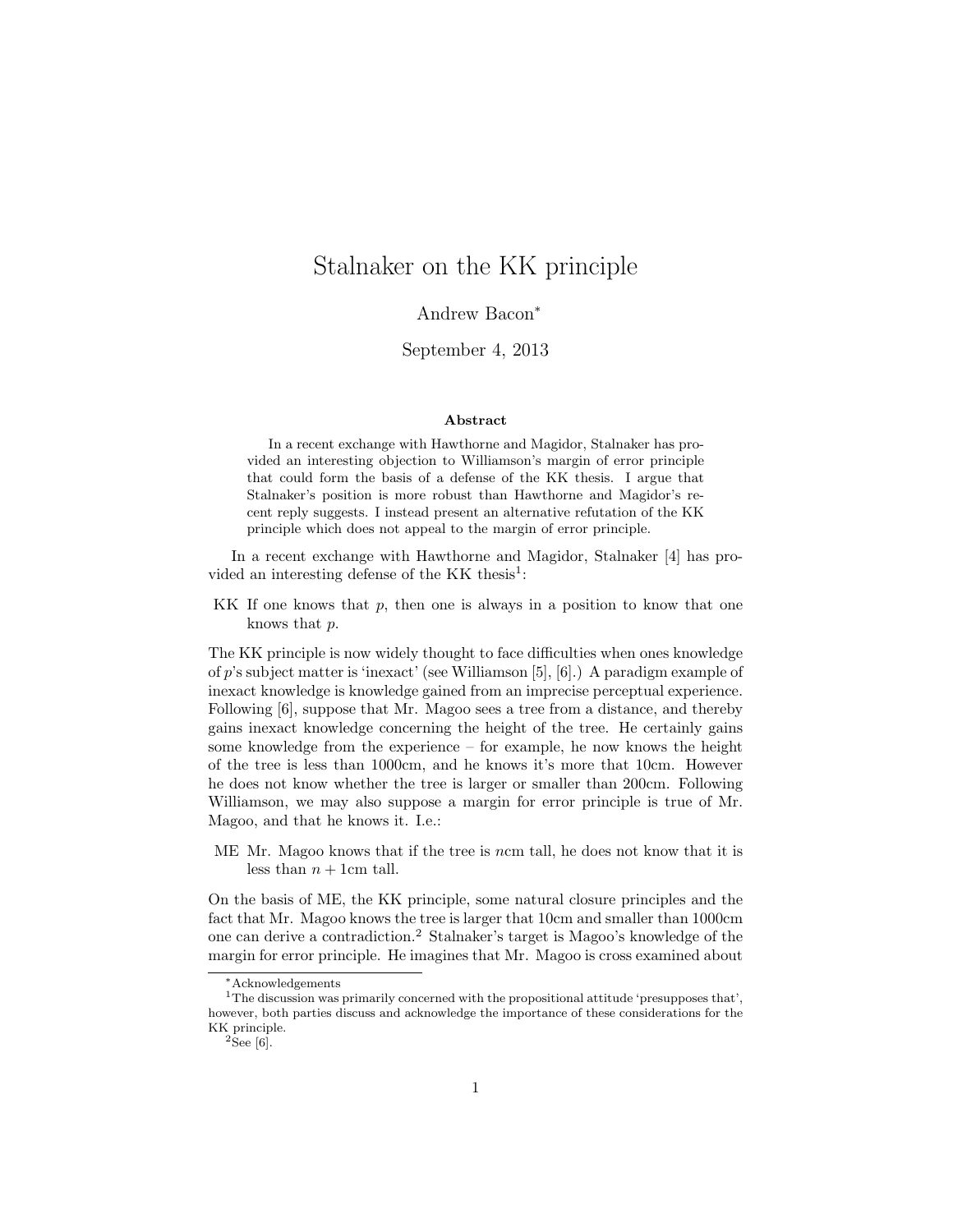his epistemic situation, and finds the following dialogue between Mr. Magoo and his interviewer reasonable<sup>3</sup>

I: How tall do you think the tree is.

- Mr. M: If forced to put a number on it, I would guess the tree to be 200cm.
	- I: do you think the tree is exactly 200cm.
- Mr. M: No, but I know that the tree is between 100cm and 300cm. In general, I know that my best guess is reliably within 100cm of the actual height of the tree. So I know that when I guess the tree to be 200cm then the tree is between 100cm and 300cm.
	- I: Might the tree be 300cm.
- Mr. M: For all I know, the tree is 300cm. Although I think this is highly improbable since it is so far from my estimate.

Assuming that Mr. Magoo's responses were knowledgeable, we may infer the following things

- P1. That Mr. Magoo knows that his best guess is reliably, and thus knowledgably, accurate to within  $100 \text{cm}^4$ .
- P2. Mr. Magoo knows that his best guess is 200cm.
- P3. For all Mr. Magoo knows the tree is 300cm.

From this and closure principles we may infer:

It is compatible with Mr. Magoo's knowledge (but highly unlikely) that the following is true: his best guess is 200cm, but the tree is 300cm.

- If we assume also that Mr. Magoo knows P2 we may infer
- ¬ME It is compatible with Mr. Magoo's knowledge that: the tree is 300cm and he knows that it's less that 301cm.

However, this directly contradicts the claim that Mr. Magoo knows the margin of error principle.

Note that Stalnaker's argument does not refute the margin of error principle itself. Mr. Magoo may in fact satisfy it, but fail to know it. Note also that according to Stalnaker's description of the case Mr. Magoo finds each instance of the margin of error principle highly probable. For example Stalnaker writes: "the situation [that my best guess is 200cm, but the tree is 300cm] is extremely improbable, since if the actual height were that far above 200cm, it is almost

<sup>3</sup> I have adapted this from Stalnaker's dialogue [4].

<sup>&</sup>lt;sup>4</sup>In other words, he knows that if he guesses the tree to be ncm, the tree is between  $n - 100$ cm and  $n + 100$ cm, and he knows this fact about himself.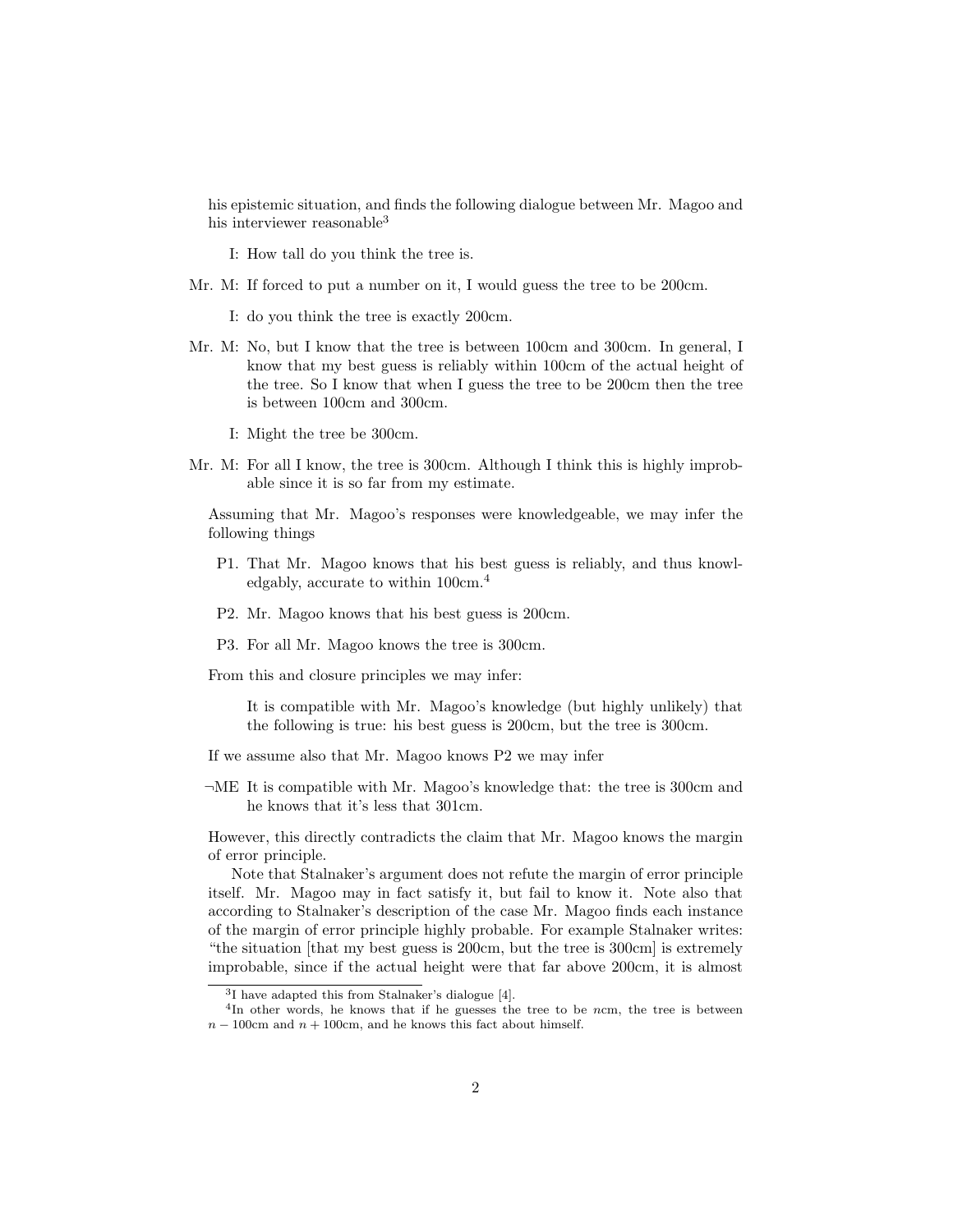certain that my best guess would be higher.<sup>5</sup> So the situation is highly unlikely, but I agree that I can't rule this possibility out absolutely."<sup>6</sup> Thus, according to Stalnaker, the failures of the margin of error principle are all highly improbable, although they cannot be ruled out absolutely by Mr. Magoo's knowledge.

### 1 Discussion

Let us now turn to the principles P1-P3. In order to get  $\neg ME$ , on my reconstruction of the argument, one needs to assume additionally that Mr. Magoo knows P2, and one needs to assume some closure principles. To give the argument its best shot I take it for granted that if the claim that Mr. Magoo knows his best guess is 200cm is defensible, so is the claim that he knows he knows this. However, this assumption is needed: it could be that Magoo in fact knows his best guess and that the tree is within 100cm of that guess, but in the epistemically accessible worlds where the tree is 300cm he does not know this is his best guess, and thus does not know that the tree is less that 301cm.

P2 might seem innocuous, but its tenability is highly dependent on what one means by 'best guess.' For example, suppose that whenever Mr. Magoo sees a tree that is  $n$  meters from a distance, the probability distribution on his evidence over possible heights forms a smooth curve whose peak is at  $n$ , and which trails off to 0 at  $n \pm 100$ cm. Then P1 is true if 'best guess' is taken to mean the peak of Magoo's probability curve. However, it is far from clear, and slightly question begging in this context, to assume that his best guess is introspectible if we understand 'best guess' in this way.

I think it is clear that this is not what Stalnaker means by 'best guess', it is rather the number that Mr. Magoo would say if forced to say a precise number. It might be that there is no such number, or it is indeterminate which number he would say, if there were several equally close worlds where he answers differently. In that case let us say that his best guess is the number he is most likely to say if asked.

One might rightly question whether even this is introspectible. What if, for example, he is disposed to say 200cm 51% of the time and 201cm 49% of the time. It seems like it would be very hard for Mr. Magoo to know he was more

<sup>5</sup> I take it that in Stalnaker's picture, Mr. Magoo's probability distribution over possible tree heights after his visual experience is smooth curve with a peak at around 200cm, which approaches zero at around 100cm either side; thus  $Pr(h = 300) \approx 0$ . This is in contrast to Williamson's analysis ([REF] (very?) improbable knowing) where the probability curve is a sharp rectangle (assuming uniform priors) obtained by conditioning on Magoo's knowledge. One might reconcile the two pictures by including further epistemic states in the model: perhaps the strongest proposition Mr. Magoo learns after seeing the tree is a *vaque* proposition. Perhaps he sees that the tree is about 200cm and conditions on this proposition. Since it is vague whether the tree can be both 210cm and about 200cm, it is unknown either way, thus there must be two epistemic states: one where trees that are 210cm are about 200cm and one where they're not. This would naturally give rise to a situation where conditioning uniform priors on your knowledge gives a smooth curve, without invoking Jeffrey conditioning.

<sup>6</sup> I have changed numbers to fit the current example.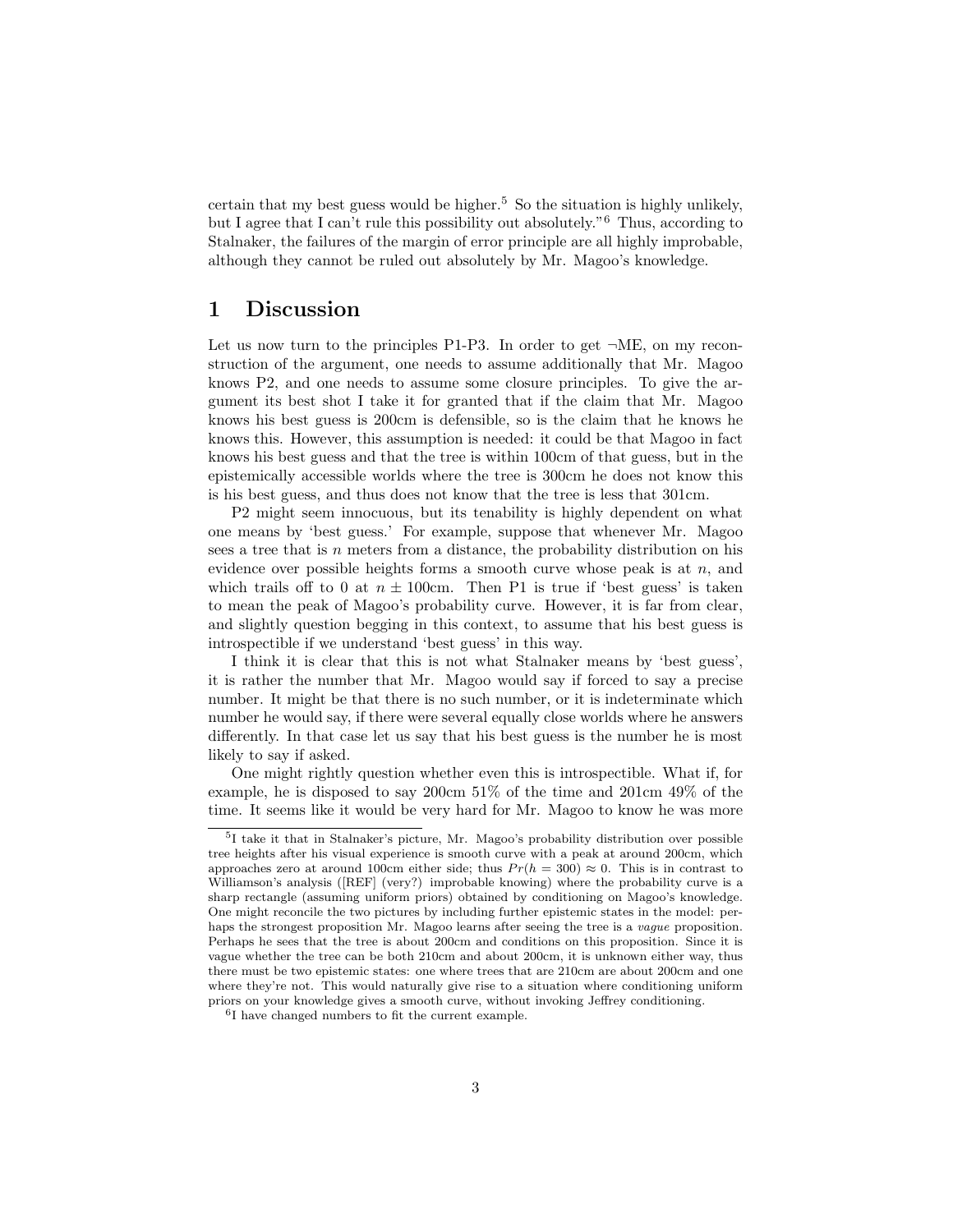disposed to say 200cm than 201cm.<sup>7</sup> But even granting that he knows which he is more likely to say, why should P1 be true on this reading of 'best guess.' If Magoo's probability distribution really is a curve whose support is the range  $n \pm 100$ cm, where n is the peak of his distribution, then why should he know the tree is between  $g - 100$  and  $g + 100$ , where g is the number he would say if asked?  $g$  is obtained from  $n$ , the peak of his probability curve, by rounding it up or down in some psychologically plausible way (I take it anyone realistic about their own discriminatory powers will only answer in whole numbers), and this rounding operation may shift the range left or right in such a way that it overlaps with epistemically inaccessible worlds.

How essential is P2 to the argument? Recall that all one needs to refute ME is (i) that Mr. Magoo knows he knows the tree is between 100cm and 300cm, and (ii) that it's compatible with his knowledge that the tree is 300cm. Invoking Mr. Magoo's knowledge about the accuracy of his best guess was a way of making (i) sound plausible – but isn't (i) itself antecedently plausible given Mr. Magoo's responses? In my view it would not greatly damage the plausibility of the argument if we took (i) as a premise instead. There are, however, more pressing objections so I shall leave this issue for the time being.

Let us turn now to P1 and P3. In [3] Hawthorne and Magidor argue that in most realistic situations either P1 or P3 will fail. Let us suppose that P1 holds, so that Magoo knows that his best guess is reliably within 100cm of the actual height of the tree. In other words, he knows that whenever his best guess is 200cm, the tree is between 100cm and 300cm. They argue that in most realistic situations Mr. Magoo's guess will actually be reliably accurate to within a smaller margin than this, although he may not know this. In other words, he will not know the strongest true proposition of the form: whenever Mr. Magoo's best guess is ncm, the tree is between  $n - x$ cm and  $n + x$ cm. Let us suppose the strongest true propositon is obtained when  $x = 98.76$ . Although he may well know the weaker proposition that his best guess is knowledgeably within 100cm of the trees actual height, he is in fact reliable to within 98.76cm. Since his best guess is 200cm we thus have:

#### Mr. Magoo knows the tree is between 101.24cm and 298.76cm.

Now, since this knowledge actually rules out the possibility that the tree is 300cm (or even 298.77cm), it is not compatible with his knowledge that the tree is 300cm, contradicting P3. On the other hand, it is compatible with his knowledge that the tree is 298.76cm. Could we not substitute 298.76cm for 300cm in P3 and modify our argument so that P1 reads: "Mr. Magoo knows that his best guess is reliably, and thus knowledgably, accurate to within 98.76cm"? While P3 is true in this modification, H&M claims that this version of P1 is not; to know that his guess is knowledgably accurate to within 98.76cm requires Mr. Magoo to have implausibly precise knowledge about his own discriminatory powers, they claim.

<sup>&</sup>lt;sup>7</sup>It would, for example, take hundreds of experiments to show with high probability that there's a higher chance of him saying 200cm.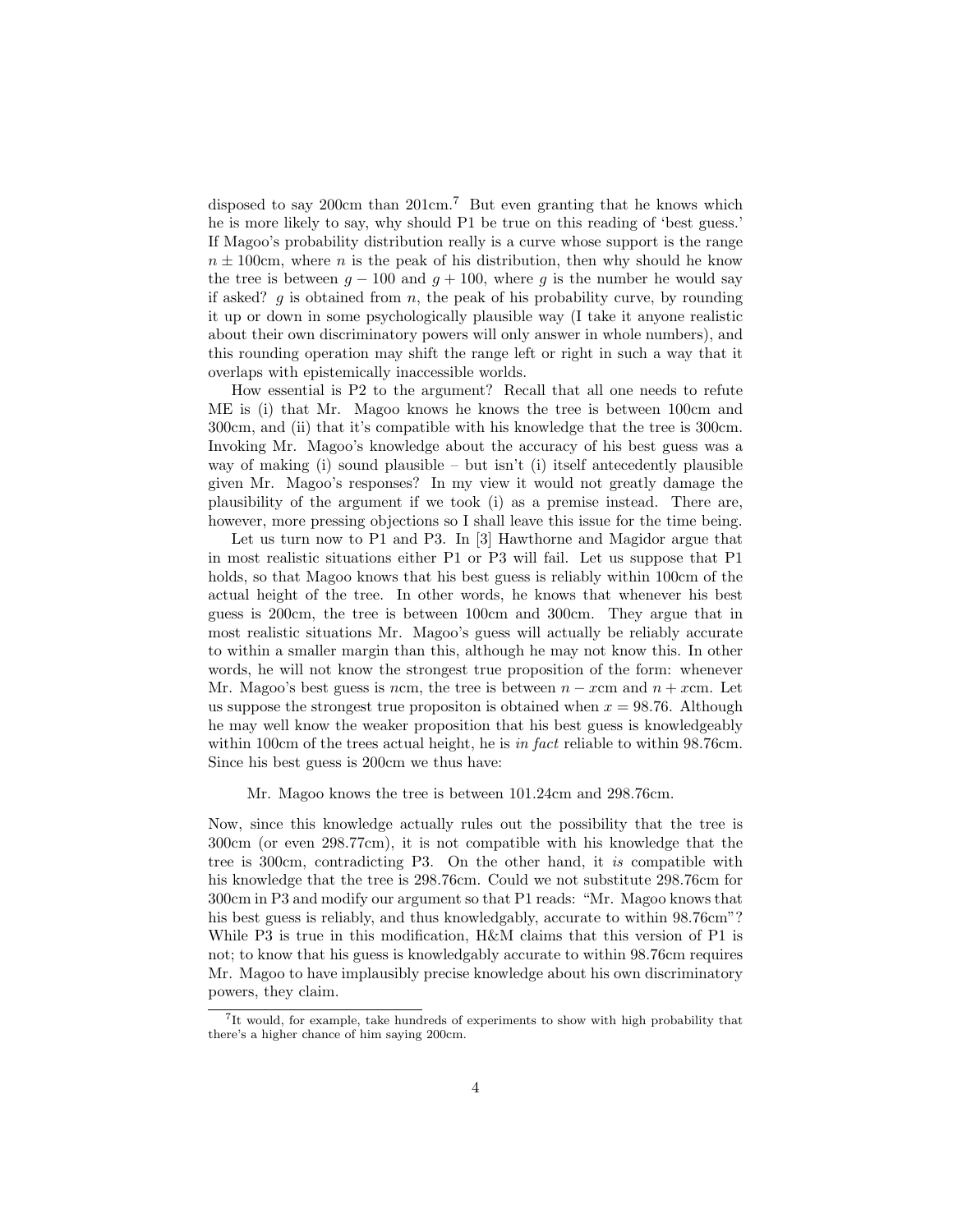Let us consider this argument in more detail. We may simplify H&M's response by noting that, since Mr. Magoo's guess is reliable within 98.76cm but not reliable at shorter distances, 1-4 are all true, but Mr. Magoo plausibly only knows 1, and fails to know 2, 3 or 4.

- 1. Mr. Magoo knows that the tree is between 100cm and 300cm.
- 2. Mr. Magoo knows that the tree is between 101.24cm and 298.76cm.
- 3. Mr. Magoo does not know that the tree is between 101.25cm and 298.75cm.
- 4. 2. (and not 1.) is the strongest true proposition of the form: Mr. Magoo knows that the tree is between 200-xcm and  $200+*x*cm$ .

H&M's defence of ME relies on knowledge about the actual margin of error from ones best guess being hard to come by, and therefore that knowledge of 2 is hard to come by. However, without further reason to think that Mr. Magoo does not know 2, the dice seem to be loaded heavily against Stalnaker. For if Mr. Magoo does not know 2 then the KK principle is already refuted, and the need for a margin of error principle is circumvented altogether. To bolster this intuition they contrast the case to an unrealistic case in which Mr. Magoo is a scientist who has performed extensive experiments and has been able to determine that his best guess is always at most 98.76cm from the trees actual height. This kind of knowledge certainly *does* seem hard to come by; determining  $x$  to two decimal places would require many experiments, or some kind of extraordinary ability. Even with experiments it seems unlikely that Mr. Magoo could know his margin of error to that degree of accuracy.

However, I think it is clear that Mr. Magoo's epistemic situation is not analogous to that of the scientist. For, unlike the scientist, Mr. Magoo does not know 3. or 4. If asked how accurate he thought his guesses are, he might, if pushed, assent to the figure of 98.76cm (after all, there will always be some point at which he stops assenting) but be unsure if that's his margin of error because he's unsure whether he also knows that the tree is between 101.25cm and 298.75cm. Unlike the scientist, Mr. Magoo is not able to place absurdly precise bounds on his powers of discrimination. He does not know which number in the interval [90, 98.76] his margin of error is, so unlike the scientist he does not even know to the nearest integer what his margin of error is. Mr. Magoo may know that his guess is reliable to within 98.76cm, without invoking extraordinary knowledge about his own discriminatory abilities.<sup>8</sup> It is rather that one needs

<sup>&</sup>lt;sup>8</sup>If one is thrown by the apparent precision of the number 98.76, note that he knows many very precise things about his powers of discrimination: for example he knows that the tree is always 11290.519098cm from his best guess. It is knowledge that this is the strongest bound on his discriminatory powers that is hard to come by. (There is an issue which I have for the most part been ignoring: whether it is psychologically plausible that Mr. Magoo even believes exceedingly precise propositions, like the proposition that the tree is always 11290.519098cm from his best guess, even if they follow from his other beliefs. In discussions of the KK principle in the context of epistemic logic this issue is often set aside; I shall continue to set aside this issue for now. It may be hard to know certain things because it is difficult, psychologically speaking, to form specific precise beliefs, but it is not this kind of difficulty that is playing an important role in H&M's argument.)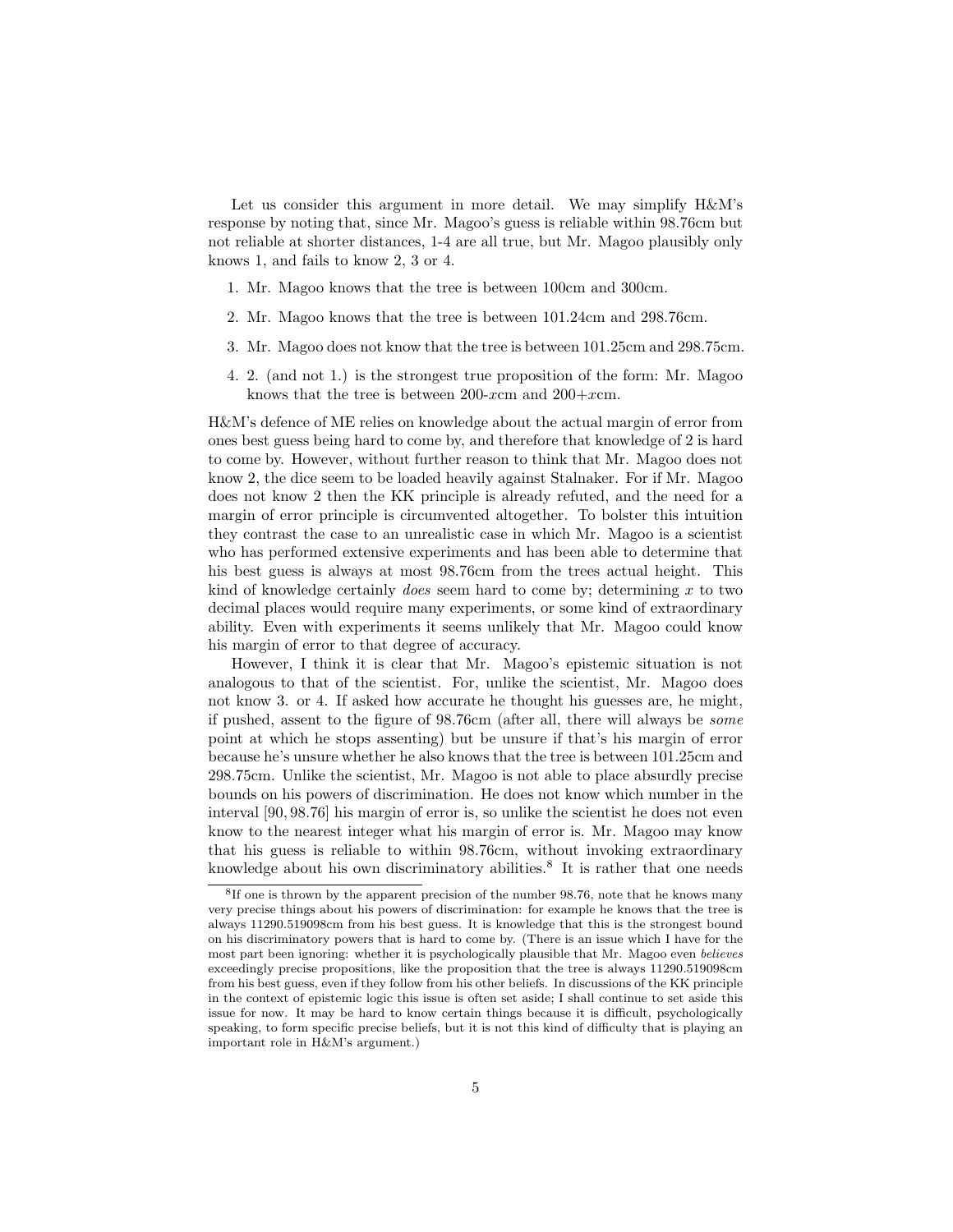the extraordinary abilities to know, in addition, that this is the smallest distance within which his guesses are reliable.

This would all be impossible if we subscribed to the negative introspection principle for knowledge:

K $\neg$ K If one does not know that p, then one is always in a position to know that one does not know that p

Both Hawthorne and Magidor and Stalnaker agree that negative introspection is implausible. Without negative introspection, however, it is completely consistent to say that Mr. Magoo knows that his guess is reliable to within 98.76cm, even though he would proclaim ignorance if we asked him to specify the smallest such number.

## 2 Knowing your discriminatory powers

If we are to draw anything from the previous discussion, it is that there seems to be a gap in the anti-KK arguments based on the margin for error principle. Stalnaker has outlined a natural looking view in which the margin for error principle, while highly probably, is not known, and in which the KK thesis appears to be consistent, H&M's argument notwithstanding. In the rest of the paper I shall outline another argument against the KK principle. This argument is premised on H&M's thesis that in ordinary cases people do not know the exact extent of their discriminatory powers; the argument does not appeal to ME or the negative introspection principle.

Our premise thus entitles us to assume, with Hawthorne and Magidor, that the epistemic state of H&M's scientist is rare and hard to come by, and we believe that Mr. Magoo in this case is No Scientist<sup>9</sup>:

NS For no i, does Mr. Magoo know that he knows the tree is less than  $i+1$ cm and know that he doesn't know that the tree is less than icm.

If we assumed the KK thesis and negative introspection this principle would be inconsistent. But we are not interested in defending negative introspection. Furthermore, the case for this principle seems quite strong: it would require extraordinary circumstances for me to be able to detect the exact number,  $i$ , at which I stop knowing that the tree is less than  $i$ cm.<sup>10</sup> I would need perfect knowledge of my discriminatory powers.

<sup>9</sup>Analogies between this principle and 'gap principles' from the literature on higher order vagueness can be drawn here. Arguments analogous to the ones I make here are run against variations of the principle below in [7], [1] and [8]. A couple of salient differences are worth remarking upon, however: some principles from that literature are clearly not motivated when one is reading NS, as I am, as a principle about what a particular agent knows (an analogue of the principle which allows one to infer that Mr. Magoo knows that  $p$ , from  $p$  is assumed in [7] and [1], for example.) On the other hand those arguments are not concerned with the analogue of the KK principle; a fact which allows us to circumvent the use of the unmotivated principles in this particular context.

 $10$ Note of course that this argument can be run in different units; thus if one found this not totally implausible, consider the analogous case for picometres.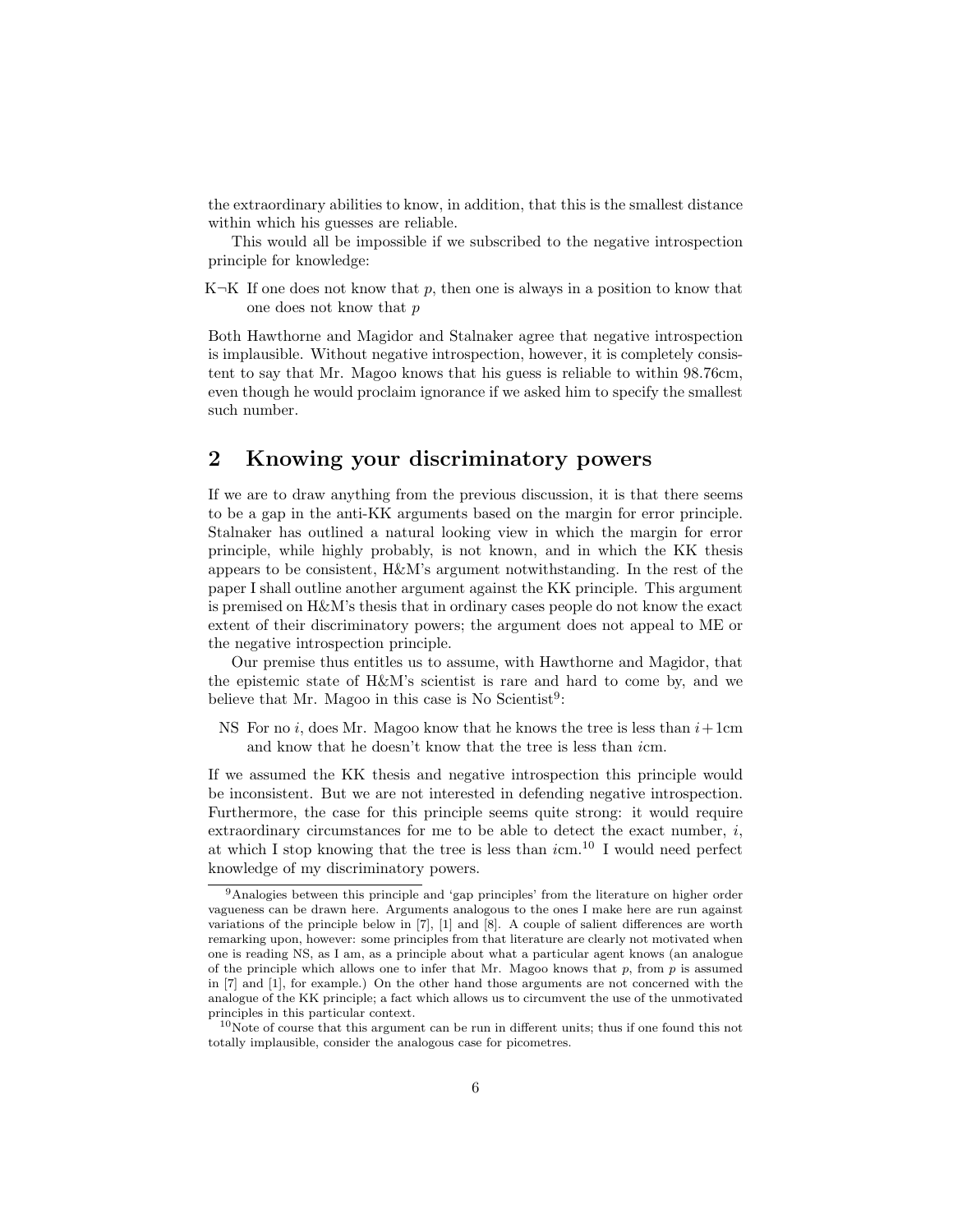On the face of it, this principle is also weaker than the margin for error principle. Since these considerations seem to be perfectly general it is natural to assume that Mr. Magoo knows each instance of NS. That is, for each  $i$ , Mr. Magoo knows that he doesn't both know he knows the tree is less than  $i + 1$ cm and know he doesn't know the tree is less than icm.

Let  $p_i$  be the proposition that the height of the tree is less than or equal to icm. Let us write  $Kp$  to mean 'Mr. Magoo knows that p' and  $Mp$  to mean 'it is compatible with Mr. Magoo's knowledge that  $p$ .' I shall assume these are interdefinable so that  $Mp := \neg K \neg p$ . Our principle can be encoded by the schema:  $\neg(KKp_{i+1} \land K\neg Kp_i)$ , or equivalently  $KKp_{i+1} \to MKp_i$ . The claim that Mr. Magoo knows each instance of this schema can be expressed with another schema:  $K(KKp_{i+1} \rightarrow MKp_i)$ . It is very natural to see if this principle is compatible with S4:

CL  $\phi[\psi/p]$  whenever  $\phi$  is a tautology of propositional logic.

- K  $K(\phi \to \psi) \to (K\phi \to K\psi)$ .
- $\mathsf{T} K \phi \rightarrow \phi$ .
- KK  $K\phi \rightarrow KK\phi$

Nec. If  $\phi$  is a theorem of S4 so is  $K\phi$ .

MP. If  $\phi$  and  $\phi \rightarrow \psi$  are theorems of S4 so is  $\psi$ .

Unfortunately, it is not too hard to see that it is not consistent in S4 to hold that Mr. Magoo knows each instance of NS, knows that the tree is greater than 0cm and not greater than 1000cm.

Theorem 2.1. The following is inconsistent in S4

 $K(KKp_{i+1} \to MKp_i)$  for each  $i \leq 1000$  $Kp_{1000}$  $K\neg p_0$ 

Let me end by flagging a limitation of this theorem. The system  $KT$ , where only K and T are axioms, with the KK principle as a true non-axiom is strictly weaker than the logic S4. S4 allows one to infer that, as well as knowing each theorem of KT, one knows each theorem of S4, including each instance of the KK principle. This is important since a proponent of the KK principle is not committed to this aspect of full S4. The KK thesis represents a way of evaluating an agents propositional attitudes as good (rational) or bad (not rational) according to whether they satisfy certain conditions, such as knowing something only if they know they know it. The range of applicability of the KK principle is agents who are epistemically good in this sense, and is not supposed to be a principle governing what the average irrational person knows and believes.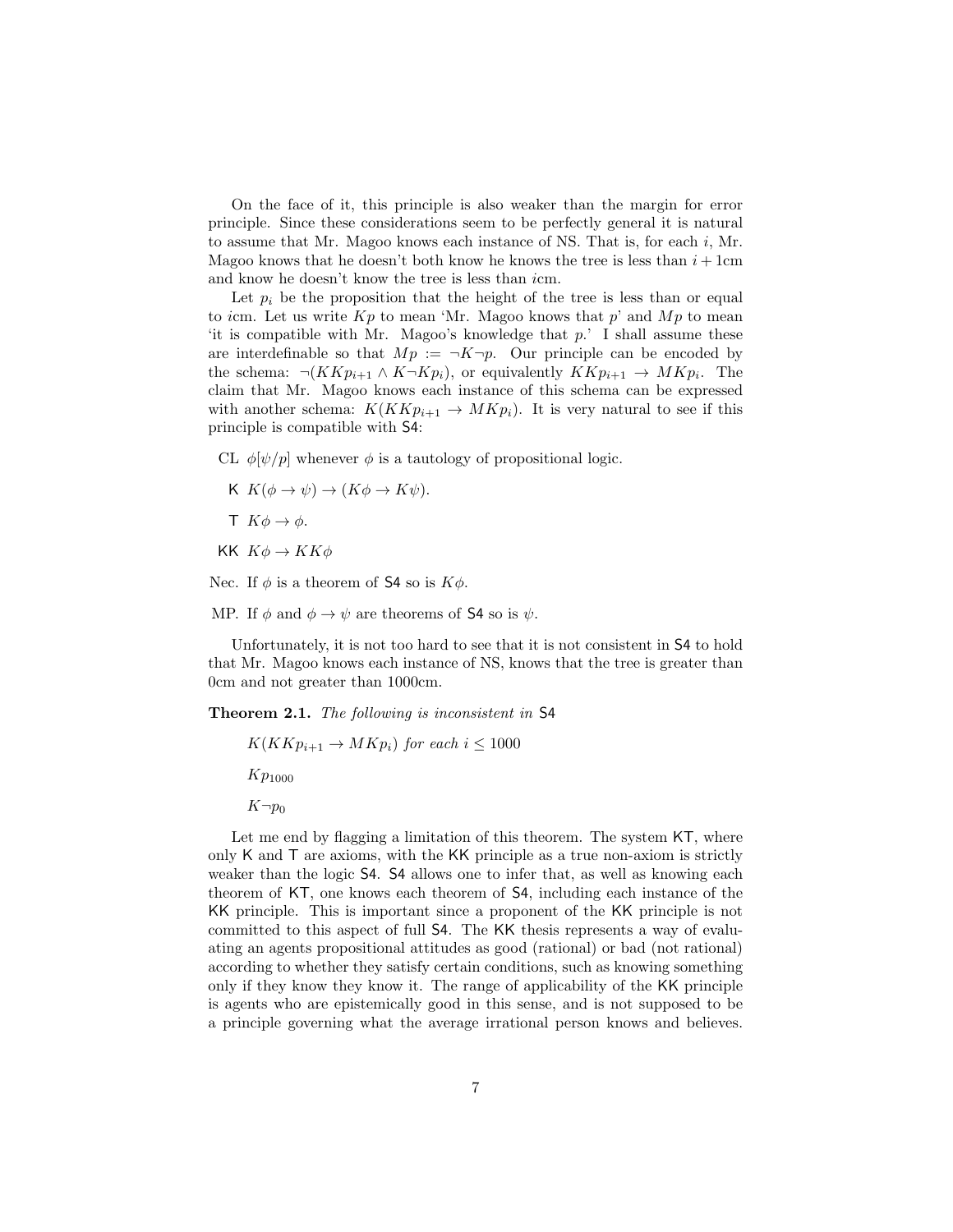However, whether the circumstances are good for an agent need not be accessible to the agent. The good agents, those who are doing well epistemically, may know that all good agents satisfy the KK principle, but not know that they themselves are good. In such a case it would not be reasonable to assume that one must always know that one satisfies the KK thesis.

## 3 Appendix

In this appendix theorem 2.1 is shown.  $K^n p$  is short for n 'K's followed by a 'p'; similarly for  $M^n p$ . We begin by listing two standard facts about S4.

**Lemma 3.1.**  $K\phi$  and  $K^n\phi$  are intersubstitutable in all contexts.

Thus in particular since we have  $K(KKp_{i+1} \to MKp_i)$  we have every instance of (i)  $K(KK^n p_{i+1} \to MK^n p_i)$ 

Lemma 3.2.  $K(\phi \to \psi) \to (M^n \phi \to M^n \psi)$ .

Since we have (i)  $K(KK^n p_{i+1} \to MK^n p_i)$ , we also have every instance of (ii)  $M^n K K^m p_{i+1} \to M^n M K^m p_i$ . Our argument now proceeds:

- 1.  $Kp_{1000} \to K^{1000}p_{1000}$  (by the KK thesis  $\times$  1000)
- 2.  $KK^{999}p_{1000} \rightarrow MK^{999}p_{999}$  (by (ii))
- 3.  $MKK^{998}p_{999} \to MMK^{998}p_{998}$  (by (ii))
- 4.  $MMKK^{997}p_{998} \to MMMK^{997}p_{997}$  (by (ii))
- $5. \ldots$
- 6.  $M^{999}KKp_1 \rightarrow M^{1000}Kp_0$
- 7. So by transitivity of  $\rightarrow$  we have  $Kp_{1000} \rightarrow M^{1000}Kp_0$
- 8.  $M^{1000}Kp_0$  by modus ponens

Now note that  $K(K\neg p_0 \rightarrow \neg Kp_0)$ , so by K we have  $K\neg Kp_0$  and by the KK thesis:  $K^{1000} \neg K p_0$ . This is inconsistent with  $M^{1000} K p_0$  by the definition of M.

**Theorem 3.3.**  $K(KKp_{i+1} \rightarrow MKp_i)$  for each  $i < 1000$ ,  $Kp_{1000}$ ,  $K\neg p_0$  and  $K\phi \to KK\phi$  are consistent in KT

Note that all the principles listed are true at the middle point (i.e. 200) of the following  $KT$  frame.<sup>11</sup>



 $11$ For the diagram's sake I have reduced Mr. Magoo's margin of error from 100 to 1. It is marginally more complicated to modify this to a more realistic margin of error.